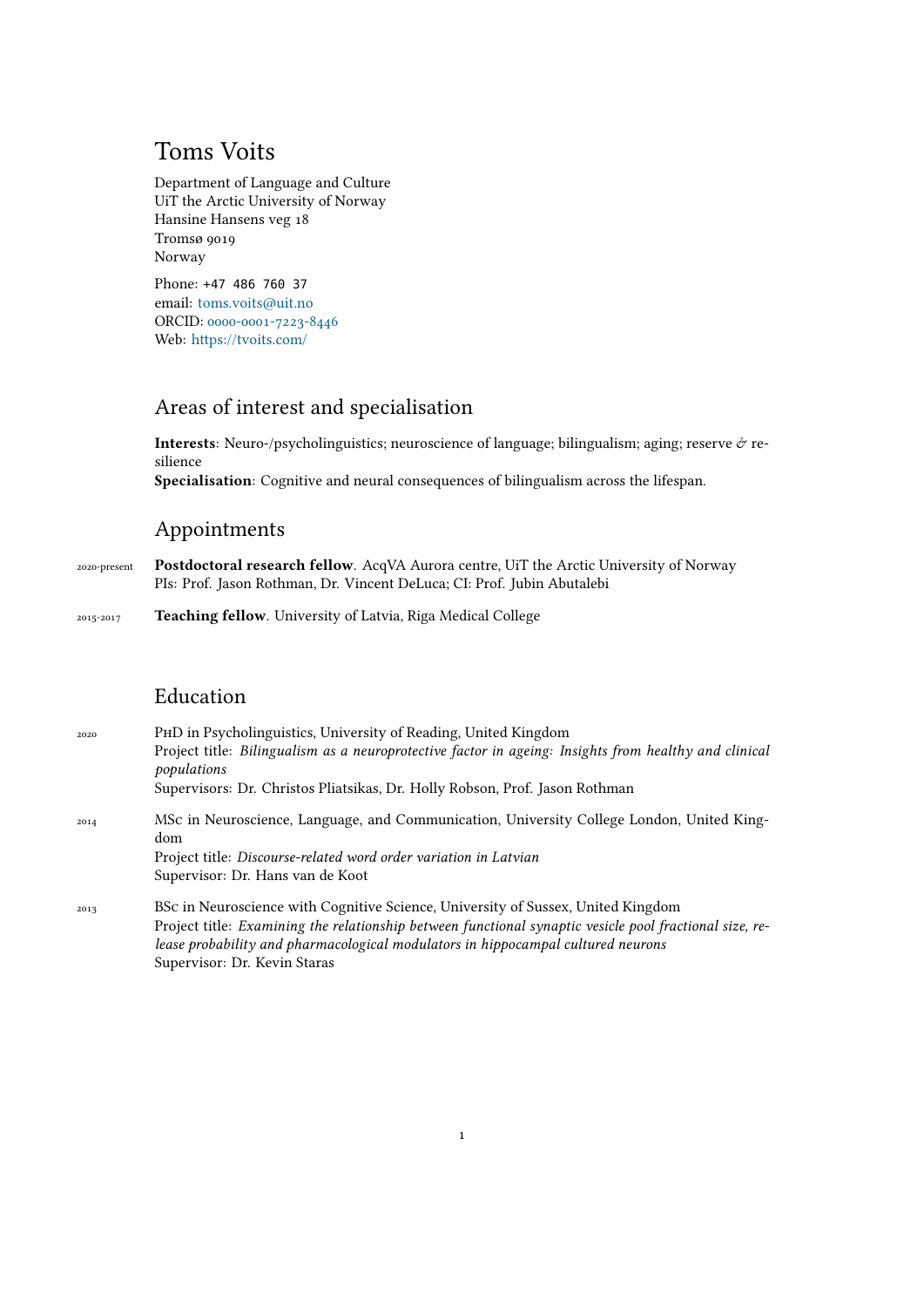### Publications

Journal articles

- in prep **Voits, T.**, Rothman, J., Robson, H., Calabria, M., Marín Marín, L., Costumero, V., Aguirre, N., & Pliatsikas C. (in prep.) Bilingualism-related neural adaptations in Mild Cognitive Impairment patients are modulated by language experiences.
- submitted **Voits, T.**, DeLuca, V. & Abutalebi, J. (under review) The nuance of bilingualism as a reserve contributor: Conveying research to the broader neuroscience community. *Frontiers in Psychology*

Rothman, J., Bayram, F., Deluca, V., Di Pisa, G., Duñabeitia, J.A., Gharibi, K., Hao, J., Kolb, N., Kubota, M., Kupisch, T., Laméris, T., Luque, A., van Osch, B., Pereira Soares, S., Prystauka, Y., Tat, D., Tomic, A., Voits, T. & Wulff, S. (under review) Monolingual comparative normativity in bilingualism research is out of "control": Arguments and alternatives. *Applied Psycholinguistics*

Alrwaita, N., Meteyard, L., **Voits, T.**, Houston-Price, C. & Pliatsikas, C. (under review) Executive Functions are modulated by the context of dual language use: comparing diglossic and bilingual older adults. *Bilingualism: Language and Cognition*

<sup>2022</sup> DeLuca, V. & **Voits, T.** (2022) Bilingual experience affects white matter integrity across the lifespan. *Neuropsychologia* 169, 108191 DOI: [10.1016/j.neuropsychologia.2022.108191](https://doi.org/10.1016/j.neuropsychologia.2022.108191)

> Gallo, F., DeLuca, V., Prystauka, Y., Rothman, J., Voits, T. & Abutalebi, J. (2022) Bilingualism and Aging: Implications for (Delaying) Neurocognitive Decline. *Frontiers in Human Neuroscience* 16. DOI: [10.3389/fnhum.2022.819105](https://www.frontiersin.org/article/10.3389/fnhum.2022.819105)

> **Voits, T., Robson, H., Rothman, J., & Pliatsikas, C. (2022) The effects of bilingualism on hippocam**pal in ageing bilinguals. *Brain Structure and Function* 227, 979-994.DOI:[10.1007/s00429-021-02436-z](https://doi.org/10.1007/s00429-021-02436-z)

2021 Pliatsikas, C., Ansaldo, A.I., & **Voits, T.** (2021) Bilingualism and the declining brain. *Linguistic Approaches to Bilingualism* 11(4), pp.453.-458. ISSN 1879-9272. DOI[:10.1075/lab.00031.int](https://doi.org/10.1075/lab.00031.int)

Pliatsikas, C., Soares, S.M.P., Voits, T., DeLuca, V., & Rothman, J. (2021) Long-term cognitively challenging experiences modulate metabolite concentrations in the healthy brain: the case of bilingualism. *Scientific Reports* 11, 7090. DOI: [10.1038/s41598-021-86443-4](https://doi.org/10.1038/s41598-021-86443-4)

2020 **Voits, T.**, Pliatsikas, C., Robson, H., & Rothman, J. (2020) Beyond Alzheimer's disease: Can bilingualism be a more generalized protective factor in neurodegeneration? *Neuropsychologia* 147, 107593. DOI: [10.1016/j.neuropsychologia.2020.107593](https://doi.org/10.1016/j.neuropsychologia.2020.107593)

Pliatsikas, C., DeLuca, V. & **Voits, T.** (2020) The many shades of bilingualism: language experiences modulate adaptations in brain structure. *Language Learning*. ISSN 0023-8333. DOI: <10.1111/lang.12386>

- 2016 Kauliņa, A., Voita, D., Trubina, I. & **Voits, T.** (2016) Children with Special Educational Needs and Their Inclusion in the Educational System: Pedagogical and Psychological Aspects. Signum Temporis 8(1): 37-42. DOI: [10.1515/sigtem-2016-0015](https://doi.org/10.1515/sigtem-2016-0015)
- 2014 **Voits, T.** (2014) Discourse-related word order variation in Latvian. *Valoda: Nozīme un Forma* 5, 144-156. Rīga: LU Akadēmiskais apgāds. Available for download from the [University of Latvia](https://www.lu.lv/fileadmin/user_upload/lu_portal/apgads/PDF/VNF_5/T_Voits_VNF_5.pdf) [repository.](https://www.lu.lv/fileadmin/user_upload/lu_portal/apgads/PDF/VNF_5/T_Voits_VNF_5.pdf)

#### Book chapters

- accepted **Voits, T.** (accepted) Role of bilingualism in neurodegenerative disease II: Beyond Alzheimer's. In Anderson J., Grundy J. & Luk G. (Eds.) *Understanding Language and Cognition through Bilingualism.* Studies in Bilingualism. Amsterdam, The Netherlands: John Benjamins publishing company
- submitted Rossi, E., DeLuca, V. & **Voits, T.** (under review) Using structural neuroimaging to investigate L2. In Morgan-Short, K. & van Hell, J. (Eds.) *The Routledge Handbook of Second Language Acquisition and Neurolinguistics.*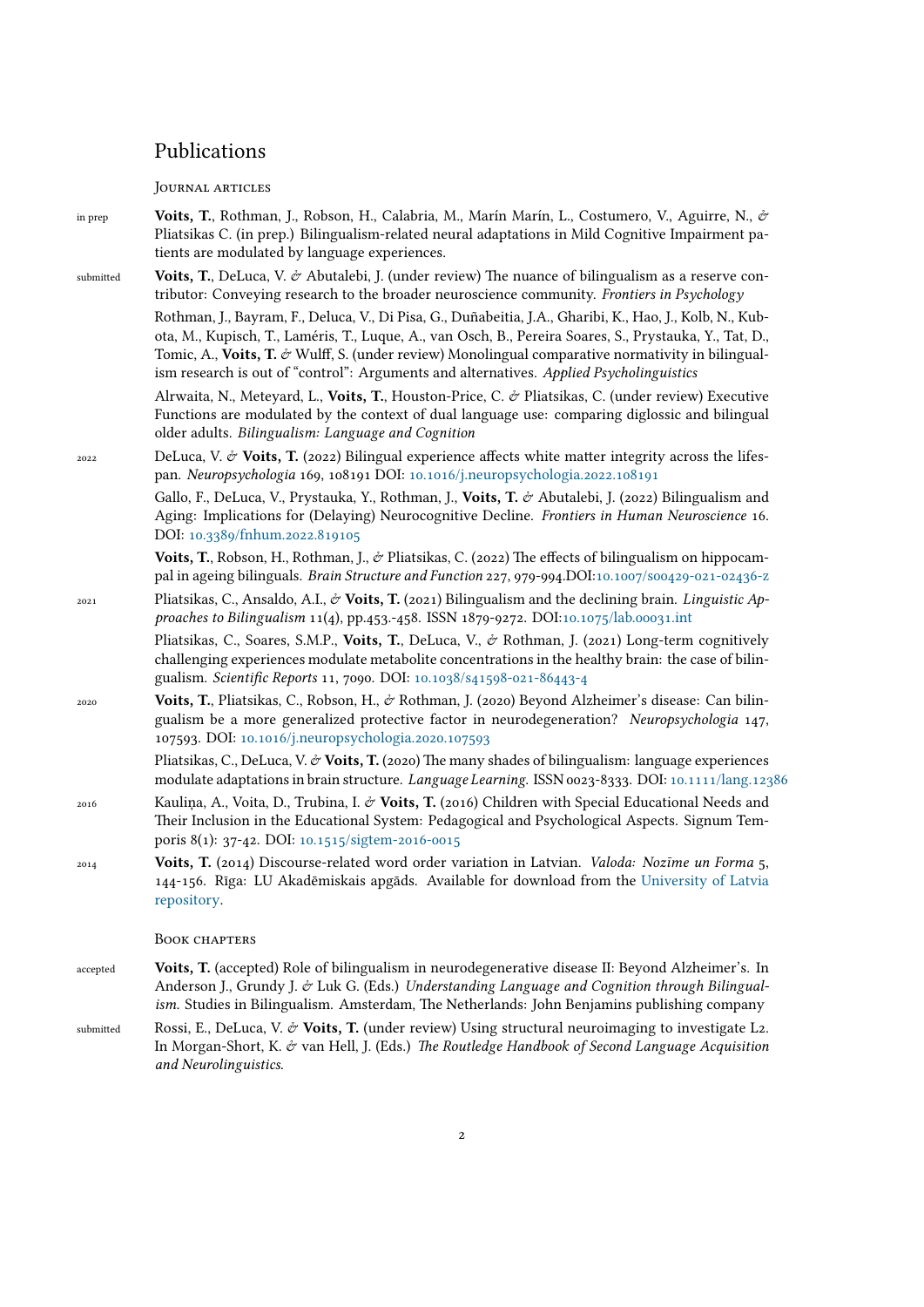#### Books

under contract Rothman, J., DeLuca, V., Pereira Soares, S.M., & Voits, T. (under contract). Bilingualism and the Brain: Experience and Neuroplasticity. Cambridge, UK: Cambridge University Press

#### Editorial work

- in prep Rothman, J., DeLuca, V., Luque, A., Prystauka, Y. & **Voits, T.** (in prep) Cognitive Neuroscience Perspectives on Language Acquisition and Processing. Special issue of *Brain Sciences*
- <sup>2021</sup> Pliatsikas C., Ansaldo, A., & **Voits, T.** (2021): Bi-Multilingualism and the Declining brain. Special issue of *Linguistic Approaches to Bilingualism* 11:4. DOI: <10.1075/lab.11.4>

#### Presentations

Conference Presentations

 $_{2021}$  DeLuca, V.  $\mathcal{O}$  **Voits, T.** Bilingualism affects white matter integrity across the lifespan. Talk presented at: New Approaches to Bilingualism and Multilingualism and Language Learning/Teaching Conference (BiMuLT), University of Cyprus, Cyprus (online; 20-21 November, 2021)

> DeLuca, V. & **Voits, T.** Bilingualism affects white matter integrity across the lifespan. Talk presented at: Society for the Neurobiology of Language virtual meeting. (online; 5-8 October, 2021)

> **Voits, T.**, Rothman, J., Robson, H., Calabria, M., Marín Marín, L., Costumero, V., Aguirre, N., & Pliatsikas C. Bilingualism-related neural adaptations in Mild Cognitive Impairment patients are modulated by language experiences. Talk presented at: International Symposium on Bilingualism 13, University of Warsaw, Poland. (online; 10-14 July 2021)

2020 **Voits, T.**, Robson, H., Rothman, J., & Pliatsikas C. The effects of bilingualism on the structure of the hippocampus and on memory performance in ageing bilinguals. Poster presented at: Conference on Multilingualism (COM2020), University of Reading, United Kingdom. (online; 23-25 June 2020)

> **Voits, T.**, Robson, H., Rothman, J.,  $\mathcal{O}'$  Pliatsikas C. The effects of bilingualism on the structure of the hippocampus and on memory performance in ageing bilinguals. Talk presented at: Experimental Psychology Society meeting, University College London, United Kingdom. (8-10 January 2020)

2019 Soares, S.M.P., **Voits, T.**, DeLuca, V., Pliatsikas, C., Rothman, J., Christakou, A., & Bialystok, E. Beyond structure: Investigating neurochemical bases for bilingualism-induced neural plasticity. Talk presented at: AMLaP 2019 sattelite symposium 'Bilingualism and Cognition'. (5 September 2019)

> **Voits, T.**, Robson, H., Rothman, J., & Pliatsikas C. Bilingualism as a source of brain structure variability in ageing: an MRI study. Poster presented at: AMLaP 2019 sattelite symposium 'Bilingualism and Cognition'. (5 September 2019)

> Soares, S.M.P., Voits, T., DeLuca, V., Pliatsikas, C., Rothman, J., Christakou, A., & Bialystok, E. Beyond structure: Investigating neurochemical bases for bilingualism-induced neural plasticity. Talk presented at: Capturing and Quantifying Individual Differences in Bilingualism workshop, UiT, The Arctic University of Norway, Norway. (2-3 September 2019)

> **Voits, T.**, Robson, H., Rothman, J., & Pliatsikas C. Bilingualism as a source of brain structure variability in ageing: an MRI study. Poster presented at: Capturing and Quantifying Individual Differences in Bilingualism workshop, UiT, The Arctic University of Norway, Norway. (2-3 September 2019)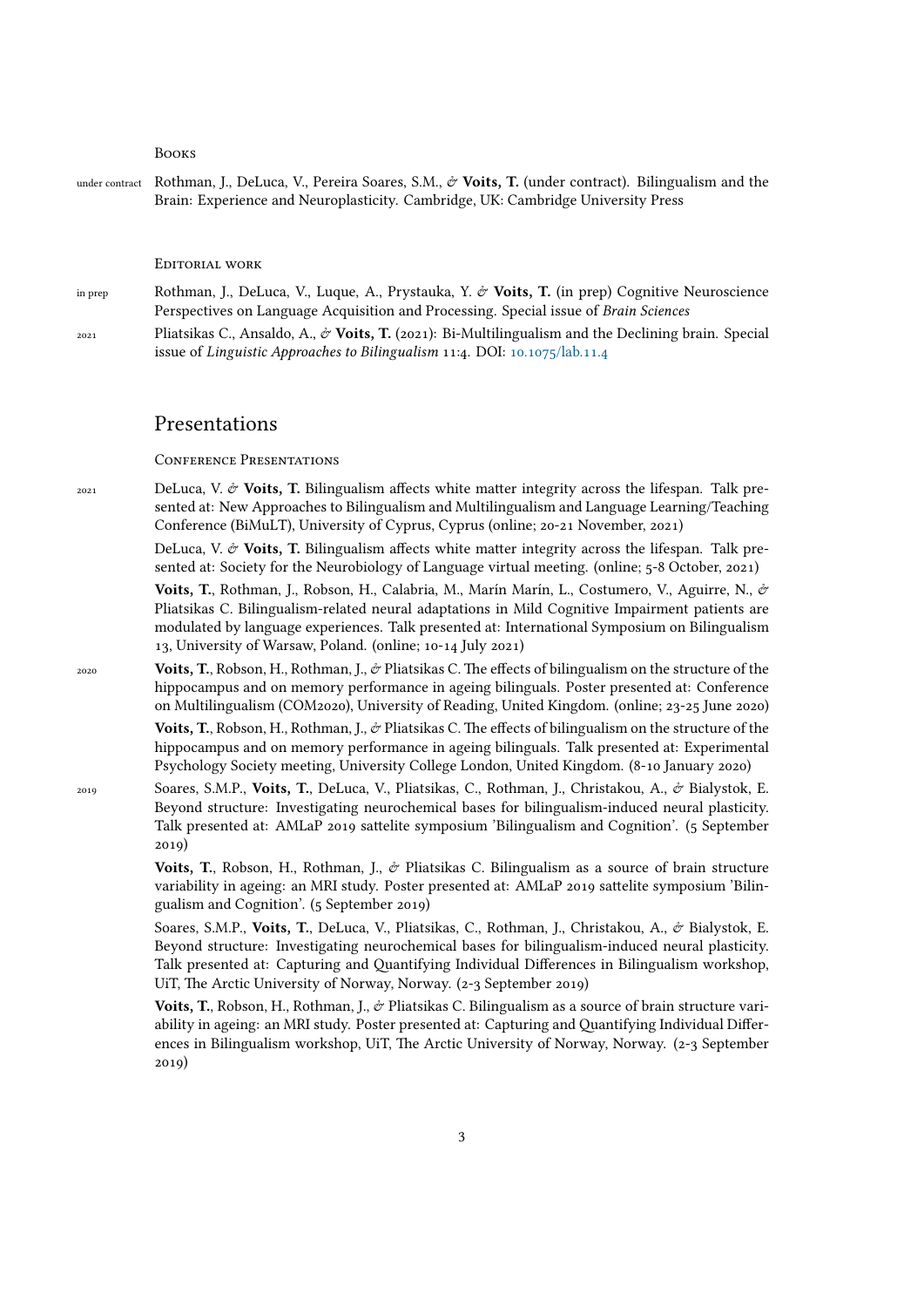**Voits, T.**, Robson, H., Rothman, J., & Pliatsikas C. The Cognitive and Neurological Effects of Bilingualism on Healthy Ageing. Poster presented at: International Symposium for Bilingualism 12, University of Alberta, Canada. (23-28 June 2019)

Voits, T., Robson, H., Rothman, J., & Pliatsikas C. Beyond Dementia: Bilingualism and Neurodegenerative Diseases. Talk presented at: Language Studies PhD Conference 2019, University of Reading, United Kingdom. (25 March 2019)

<sup>2018</sup> **Voits, T.**, Robson, H., Rothman, J., & Pliatsikas C. Beyond Dementia: Bilingualism and Neurodegenerative Diseases. Poster presented at: Cognitive Neuroscience of Second and Artificial Language Learning (CoNSALL) meeting, Bangor University, United Kingdom. (21-23 September 2018)

> **Voits, T.**, Robson, H., Rothman, J., & Pliatsikas C. Beyond Dementia: Bilingualism and Neurodegenerative Diseases. Poster presented at: Society for the Neurobiology of Language 10th annual meeting, Québec City, Canada. (16-18 August 2018)

> Voits, T., Robson, H., Rothman, J., & Pliatsikas C. Cognitive and neurological effects of bilingualism in healthy ageing and dementia. Talk presented at: Oxford Dementia Research Day 2018, University of Oxford, United Kingdom (12 July 2018)

> Voits, T., Robson, H., Rothman, J., & Pliatsikas C. Cognitive and neurological effects of bilingualism on the progression of dementia: a longitudinal study. Talk presented at: Reading - Southampton - Portsmouth PhD research day, University of Reading, United Kingdom (17 May 2018)

2015 **Voits T.** Discourse-Related Word Order Variation in Latvian. Paper presented at: Academia Salensis. 'Argument Realization and Clausal Architecture in Baltic (ARCAB)'. Salos, Lithuania. (26 July - 2 August 2015)

Invited Talks

2021 **Voits, T.** Bilingualism as a neuroprotective factor in aging: Insights from healthy and clinical populations. Talk presented at: Bilingualism and Aging lab, University of Groningen, the Netherlands (online; 16 November 2021)

> DeLuca, V., Voits, T. & Rothman, J. Neurocognitive effects of bilingual experience. Talk presented at: Language Technology and Data Analysis Laboratory, The University of Queensland, Australia (online; 28 July 2021)

> Vincent DeLuca, Jason Rothman & Voits, T. A tale of two spectra: Language experiences and neurocognitive adaptations. Talk presented at the University of Leiden, the Netherlands. (online; 18 March 2021)

> Pliatsikas, C., Soares, S.M.P., **Voits, T.**, DeLuca, V., & Rothman, J. Bilingualism modulates metabolite concentrations in the healthy brain. Talk presented at University of California, Irvine, USA. (online; 8 Feb 2021)

2020 **Voits, T.** Bilingualism as a neuroprotective factor in aging: Insights from healthy and clinical populations. Talk presented at Bilingualism research group, University of Edinburgh, United Kingdom. (online; 16 November 2020)

> **Voits, T.**, Robson, H., Rothman, J., & Pliatsikas C. Bilingualism as a source of brain structure variability in ageing: an MRI study. Talk presented at the University of Birmingham, United Kingdom. (17 March 2020) *\*Cancelled due to COVID-19 outbreak*

> **Voits, T.**, Robson, H., Rothman, J., & Pliatsikas C. Bilingualism as a source of brain structure variability in ageing: an MRI study. Talk presented at UiT, the Arctic University of Norway, Tromsø, Norway. (5 March 2020)

> **Voits, T.**, Robson, H., Rothman, J., & Pliatsikas C. Effects of bilingualism on healthy ageing and dementia. Talk presented at The Association for Science Education Annual conference, University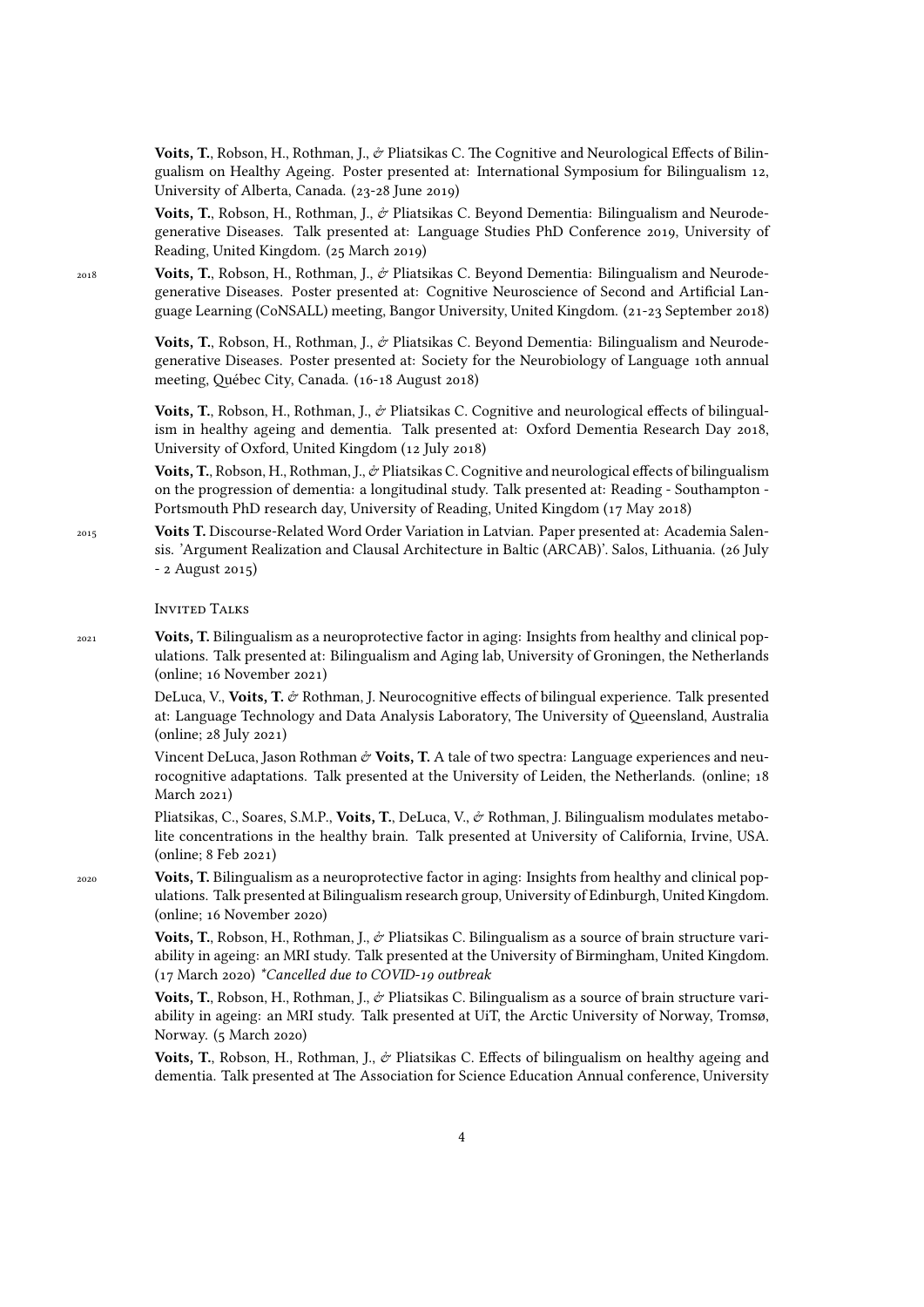of Reading, United Kingdom. (11 January 2020)

<sup>2018</sup> **Voits, T.**, Robson, H., Rothman, J., & Pliatsikas C. The cognitive and neurological effects of bilingualism on healthy ageing and dementia: Study design. Talk presented at McGill University, Canada. (21 August 2018)

> **Voits, T.**, Robson, H., Rothman, J., & Pliatsikas C. The cognitive and neurological effects of bilingualism on the progression of dementia: Study design. Talk presented at the University of Sussex, United Kingdom. (11 June 2018)

### Public outreach

<sup>2020</sup> 'Effects of bilingualism on healthy aging and dementia'. Public event by Alzheimer's Research UK Oxford Network, John Radcliffe Hospital, Oxford, United Kingdom. (online; 20 October 2020)

<sup>2019</sup> 'Learning languages for a healthy brain'. Public event held by the Centre for Literacy and Multilingualism, University of Reading, United Kingdom, for the International Mother Tongue Day 2019. (21 February 2019)

#### Funding  $\acute{\sigma}$  Grants

| 2019      | CQIDB travel grant, UiT, The Arctic University of Norway (NOK 5,000)                                                                                |
|-----------|-----------------------------------------------------------------------------------------------------------------------------------------------------|
|           | University of Reading Graduate School Travel Support Scheme $(f300)$                                                                                |
|           | University of Reading Centre for Literacy and Multilingualism Conference Funds (£600)                                                               |
| 2018      | University of Reading Research Travel Grant $(f_{550})$                                                                                             |
|           | Alzheimer's Research UK Travel Grant $(f250)$                                                                                                       |
| 2017-2020 | University of Reading Anniversary Studentship (£30,000 stipend; $\pounds$ 3,000 training and development<br>allowance; $\sim$ £13,500 tuition fees) |
|           |                                                                                                                                                     |

### Awards  $\mathcal{\hat{C}}$  Honours

2020 Fairbrother Lecture, University of Reading. Available online: [https://youtu.be/Wm\\_lpwRuiwU](https://youtu.be/Wm_lpwRuiwU) *The Fairbrother Lecture is a prestigious annual event where a single doctoral researcher from the University is selected to present their research to the general public.*

### Other output (non peer-reviewed)

<sup>2018</sup> Pliatsikas, C., DeLuca, V. & **Voits, T.** (2018): A conversation with the Bilingualism in the Brain Lab on YouTube: <https://www.youtube.com/watch?v=PgGa5wfb5BU>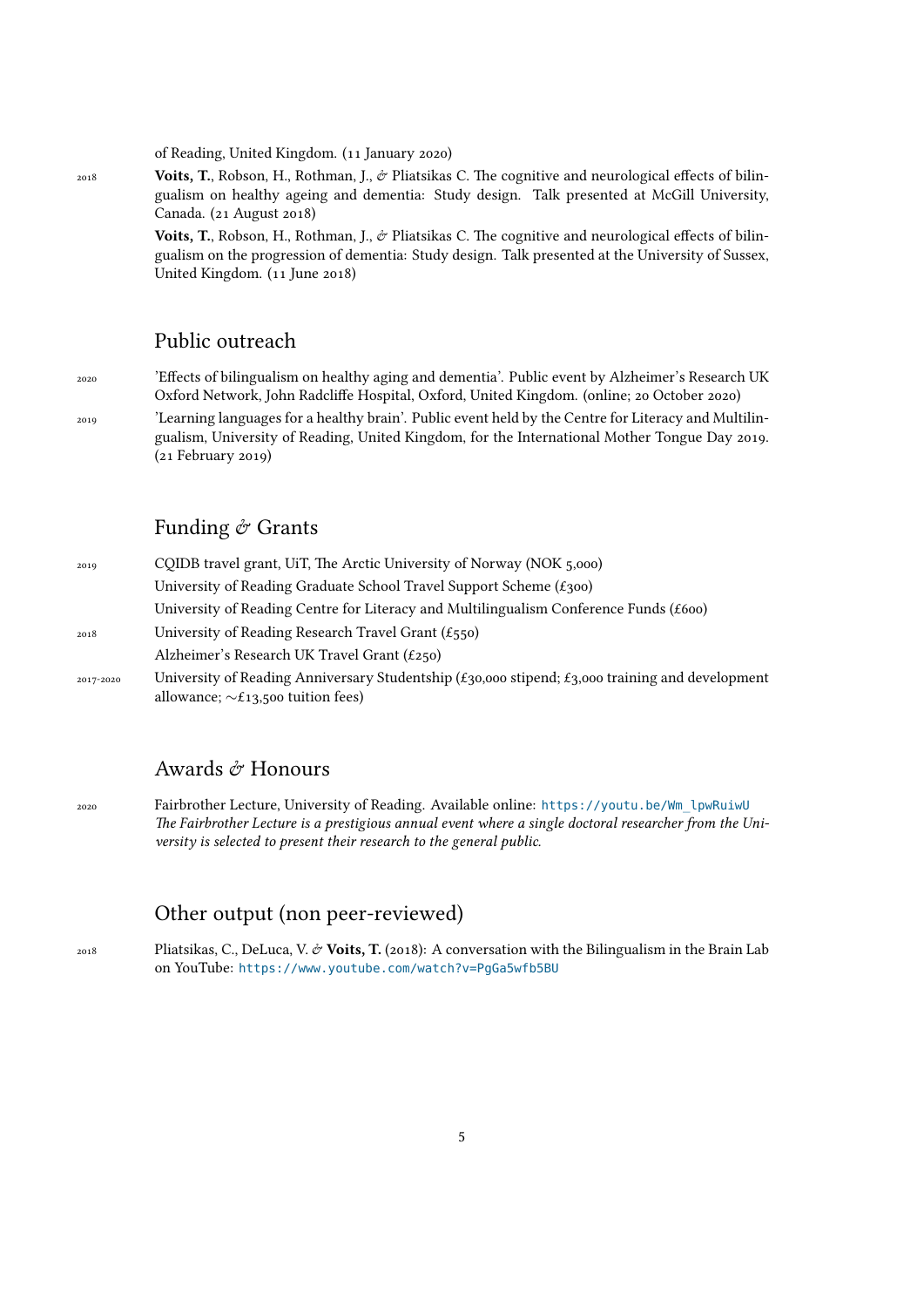### Teaching experience

University of Reading, 2018 - 2020

2018-2020 Medicine 1. Introduction to Medicine (MSci and MSc in Speech and Language Therapy). Lectures. Research Methods (BSc in Psychology). Seminars.

University of Latvia, Riga Medical College, 2015 - 2017

Anatomy and Physiology (Professional Diploma in Nursing). Lectures and Seminars. Research Methods (Professional Diploma in Nursing). Lectures and Seminars.

#### Supervisory experience

UiT the Arctic University of Norway

#### **Master's theses**

2022 Janine Rook - Individual differences in bilingualism affect resting- state brain coherence in middleaged and older adults

> Hilde Kristin Øien Thomsen - The effects of bilingualism on inhibition and brain function in cognitive ageing: An EEG study

Shihan Zhao - Effects of bilingual experience on episodic memory in cognitive aging.

Magdalen College School, Oxford, UK (as an external university tutor)

#### **Waynflete Studies Programme**

- 2021 Tom Williams To what extent is learning a second language a viable method to slow down the onset of dementia?
- 2020 Rosa Birchenough Could bilingualism be a pre-emptive treatment for Alzheimer's Disease?

# Relevant training

2019 Statistics for linguists in R. University of Reading, United Kingdom. (3-6 June 2019) 2018 Statistics for linguistics with R. University of Reading, United Kingdom. (18-22 June 2018) Introduction to Bayesian statistics and Monte Carlo methods. University of Reading, United Kingdom. (4 June 2018) FSL Course, University of Oxford, United Kingdom. (9-13 April 2018) <sup>2017</sup> Preparing to Teach. Reading Researcher Development Programme. University of Reading, United Kingdom. (16 November 2017) Introduction to Good Clinical Practice eLearning (Secondary Care). (23 October 2017) <sup>2015</sup> Good Clinical Practice (ICH-GCP) certification, Riga, Latvia. (24 September 2015) <sup>2014</sup> Advanced Core Training in Linguistics (ACTL) Summer School, University College London, United